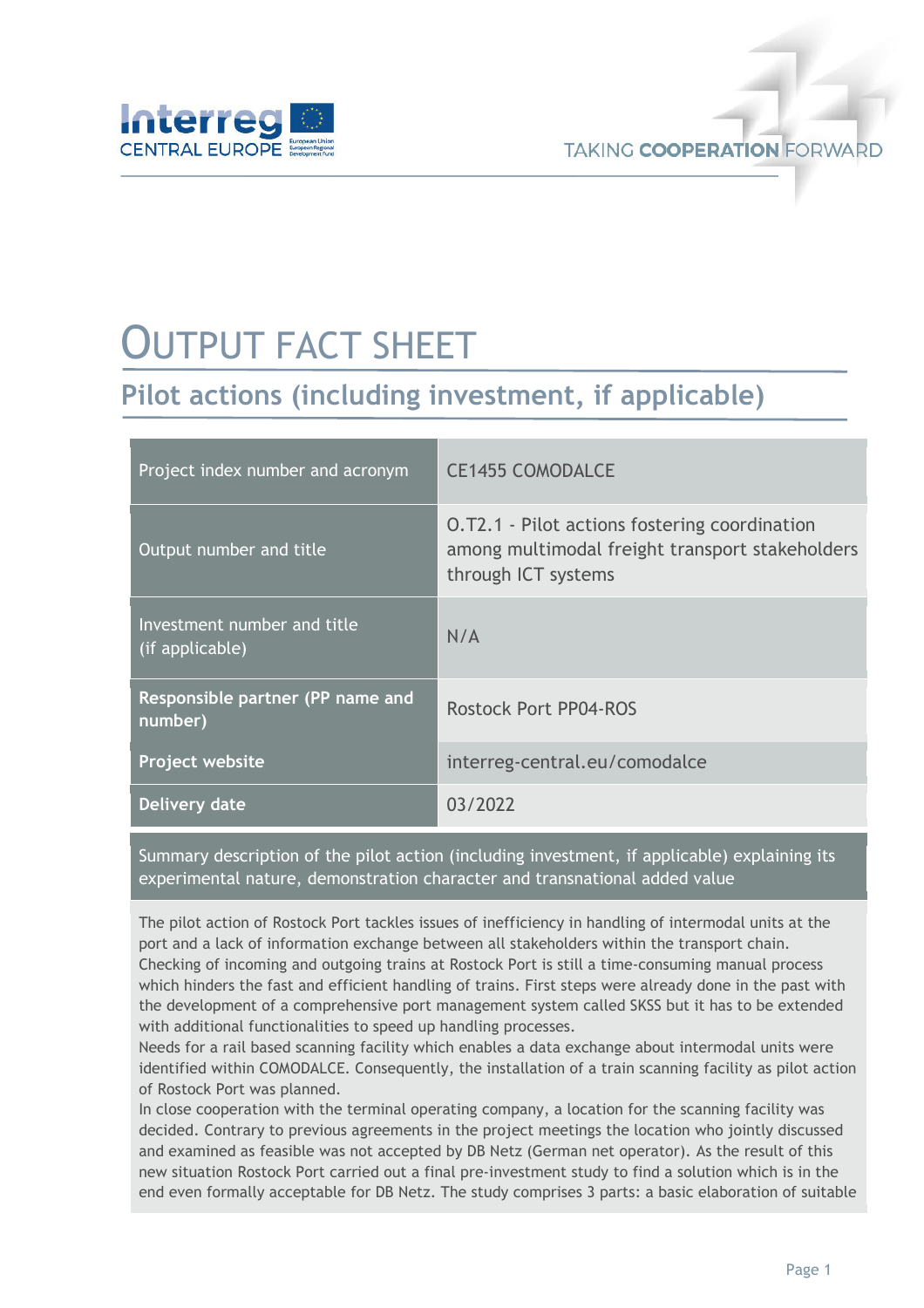

locations, a detailed analysis of technical requirements for installation and operation as well as a detailed planning procedure to erect the rail gate. Finally, only one of five variants was considered as feasible option.

#### NUTS region(s) concerned by the pilot action (relevant NUTS level)

*DE803, Rostock*

#### Investment costs (EUR), if applicable

N/A

#### Expected impact and benefits of the pilot action for the concerned territory and target groups and leverage of additional funds (if applicable)

Instead of the physical implementation of the train scanning facility/train gate in the project duration the preconditions for an investment could be analyzed in detail.

The output of the elaborated pre-investment study delivers very valuable input for the construction of a train scanning facility/gate with a special focus on the Port of Rostock.

With the installation of a train scanning facility after the end of the project the handling of intermodal units at the Port of Rostock will be more efficiently and less time-consuming. Data and photos of every single unit can be recorded automatically and cross-checked with already available data in the existing terminal management system. While passing the scanning facility and by using tracking and tracing technologies, a status update for stakeholders like transport operators, agents and of course the owner of the unit can be generated and sent automatically.

#### Sustainability of the pilot action results and transferability to other territories and stakeholders

After the end of the COMODALCE project Rostock Port will use the outcomes of the pre-investment study of a train scanning facility at the Port of Rostock for further implementing steps of this investment. Due to the fact that only one potential location in the rail marshalling yard could be identified, further alternative technical solutions for train scanning are still under consideration.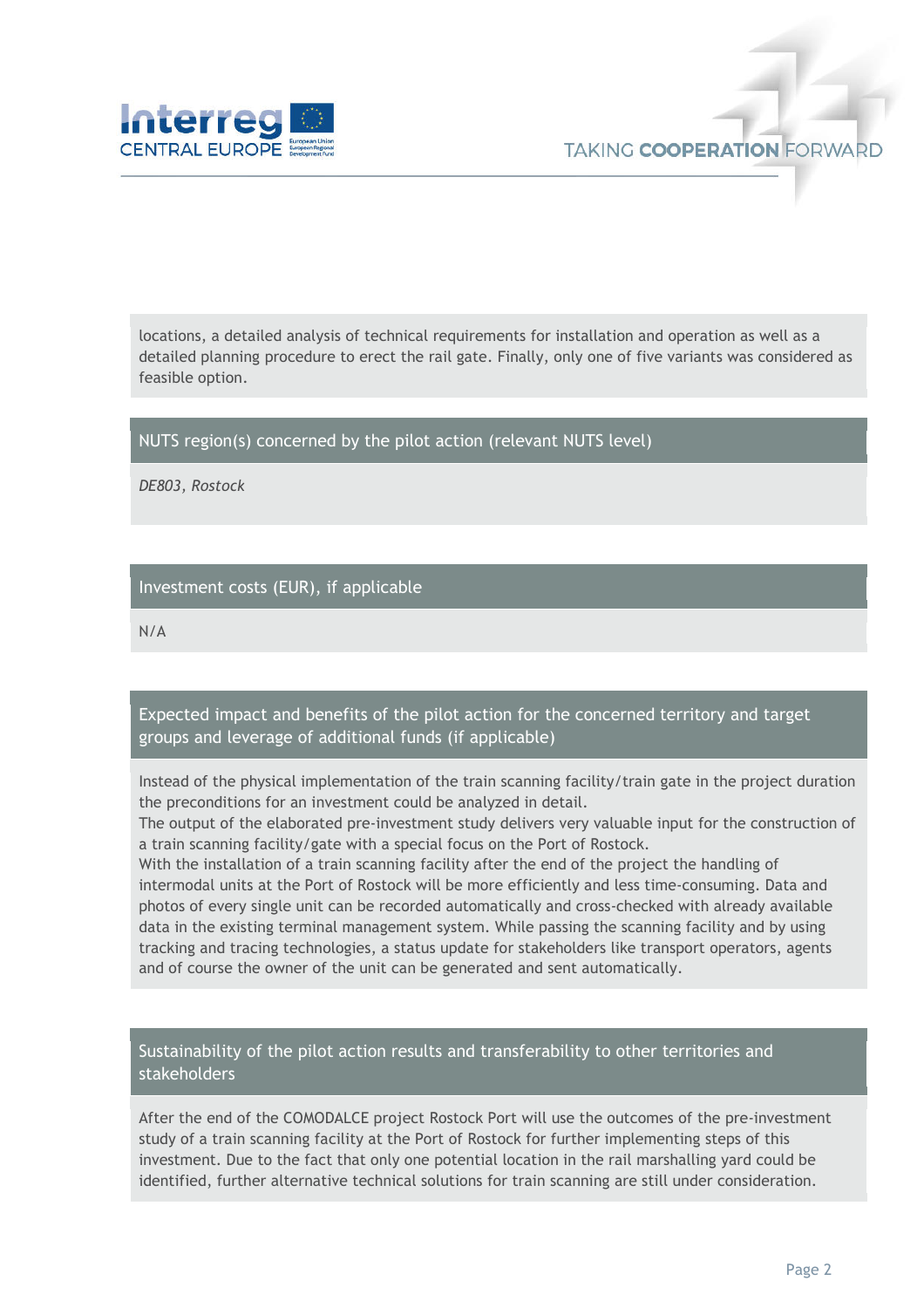

With regard to the construction of similar systems at other locations and corresponding challenges, the pre-investment study can provide other port or terminal operators with information on location requirements, technical requirements and technical implementation options.

Experiences from the implementation process at the Port of Rostock have shown that it is beneficial for the installation of a rail scanning facility if the port or terminal operator owns the land on which the facility shall be built. In addition, it is very important that all stakeholders involved commit themselves to the project from the beginning and that institutions/authorities relevant for approval are involved at a very early planning stage.

#### If applicable, contribution to/ compliance with:

- relevant regulatory requirements
- sustainable development environmental effects. In case of risk of negative effects, mitigation measures introduced
- horizontal principles such as equal opportunities and non-descrimination

In respect to the installation of the train scanning facility/gate the national rail network operator DB Netz has to give the final approval according to the applicable national law. From all considered optional locations for the train scanning gate at the Port of Rostock only one solution was finally identified and recommended by an external expert on the premises of DB-Netz. The construction and operation of the facility on DB Netz AG's owned land would still to be contractual agreed and permitted by DB Netz AG.

The installation of the scanning facility will reduce manually processes for registering incoming and outgoing intermodal units by train. The cargo handling efficiency will increase and therefore the cargo handling capacity of the combined transport terminal at the Port of Rostock will rise. This will support the modal shift from road to rail and the reduction of CO2-emissions.

References to relevant deliverables (e.g. pilot action report, studies), investment factsheet and web-links

If applicable, additional documentation, pictures or images to be provided as annex

The output is based on the following deliverables\*:

D.T2.2.5 Pilot action final report